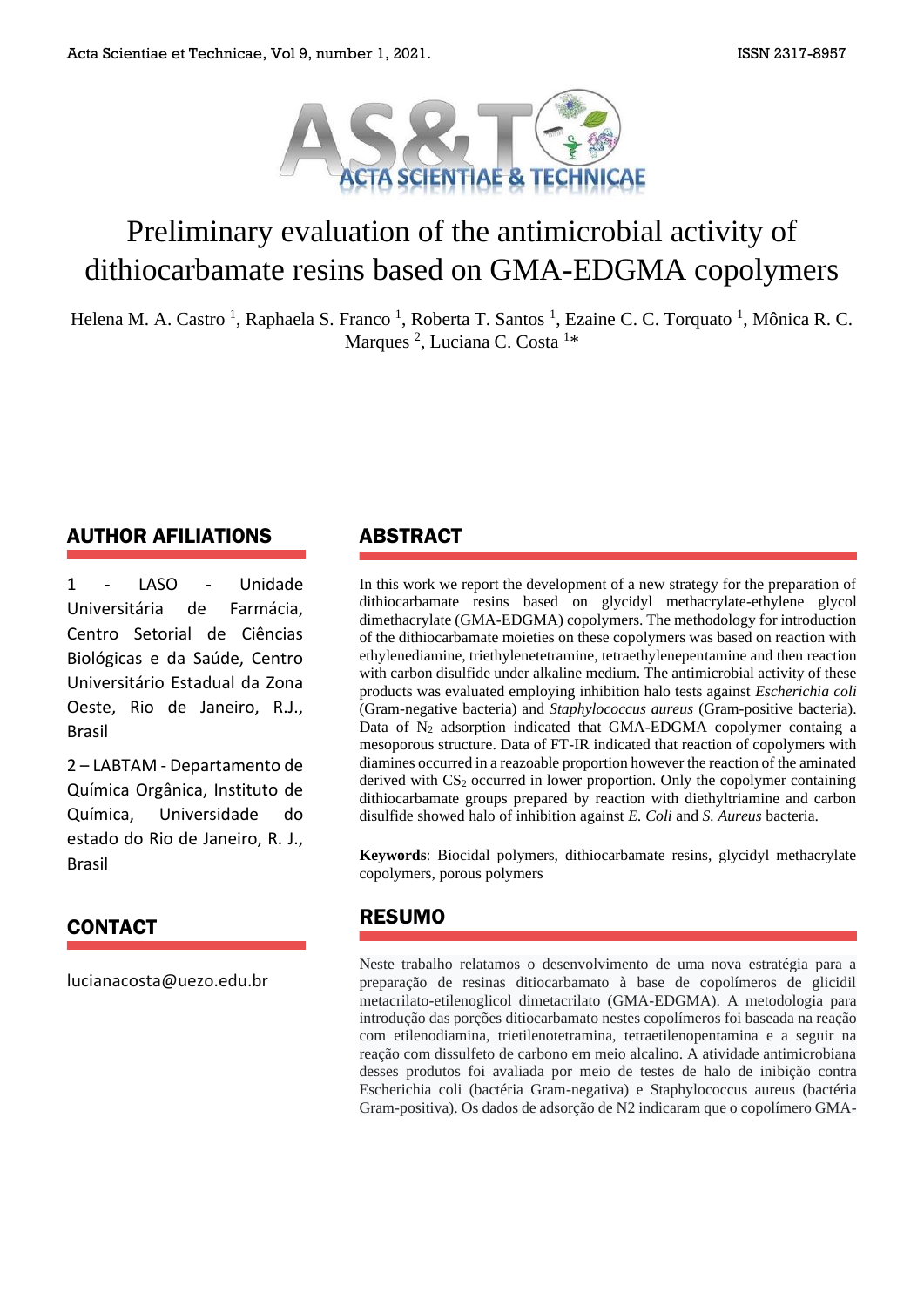EDGMA contém uma estrutura mesoporosa. Dados de FT-IR indicaram que a reação de copolímeros com diaminas ocorreu em proporção reazoável, porém a reação do derivado aminado com CS2 ocorreu em proporção menor. Apenas o copolímero contendo grupos ditiocarbamato preparados por reação com dietiltriamina e dissulfeto de carbono apresentou halo de inibição contra as bactérias E. Coli e S. Aureus.

**Keywords**: Polimeros biocidas, resinas de ditiocarbamato, copolímeros de glicidil metacrilato, polímeros porosos

#### INTRODUCTION

Materials containing dithiocarbamate groups have been shown to be efficient in removing heavy metals (Shaaban et al., 2013; Bai et al., 2011; Costa & Teixeira, 2010), precious metals recovery (PMs) (Ag, Au, Pd, and Pt) (Biswas et al., 2021a, Biswas et al., 2021b), adsorption and speciation of  $As<sup>3+</sup>$  (Nakakubo et al., 2020), separation of ethylenediaminetetraacetic acid-copper complexes of liquid solutions (Yan et al., 2019), speciation of cationic dyes (Liu et al., 2020), among other applications. These dithiocarbamate groups have been introduced onto different supports such as cellulose (Nakakubo et al., 2020; Biswas et al., 2021a, Biswas et al., 2021b), silica (Bai et al., 2011) and crosslinked copolymers based on styrene-divinylbenzene (Sty-DVB) (Shaaban et al., 2013; Costa & Teixeira et al., 2010;). Sty-DVB copolymers have been highlighted as supports due to the simplicity of preparation these particles, low cost of the monomers, possibility of preparing particles with different properties (size, size distribution, surface area, pore volume, pore diameter, etc), easy modification of these structures through functionalization with different groups (Maksin et al., 2012).

The introduction of dithiocarbamate groups on Sty-DVB copolymers can be achieved through several strategies. Cunha and colleagues (2007) describe that the introduction of

64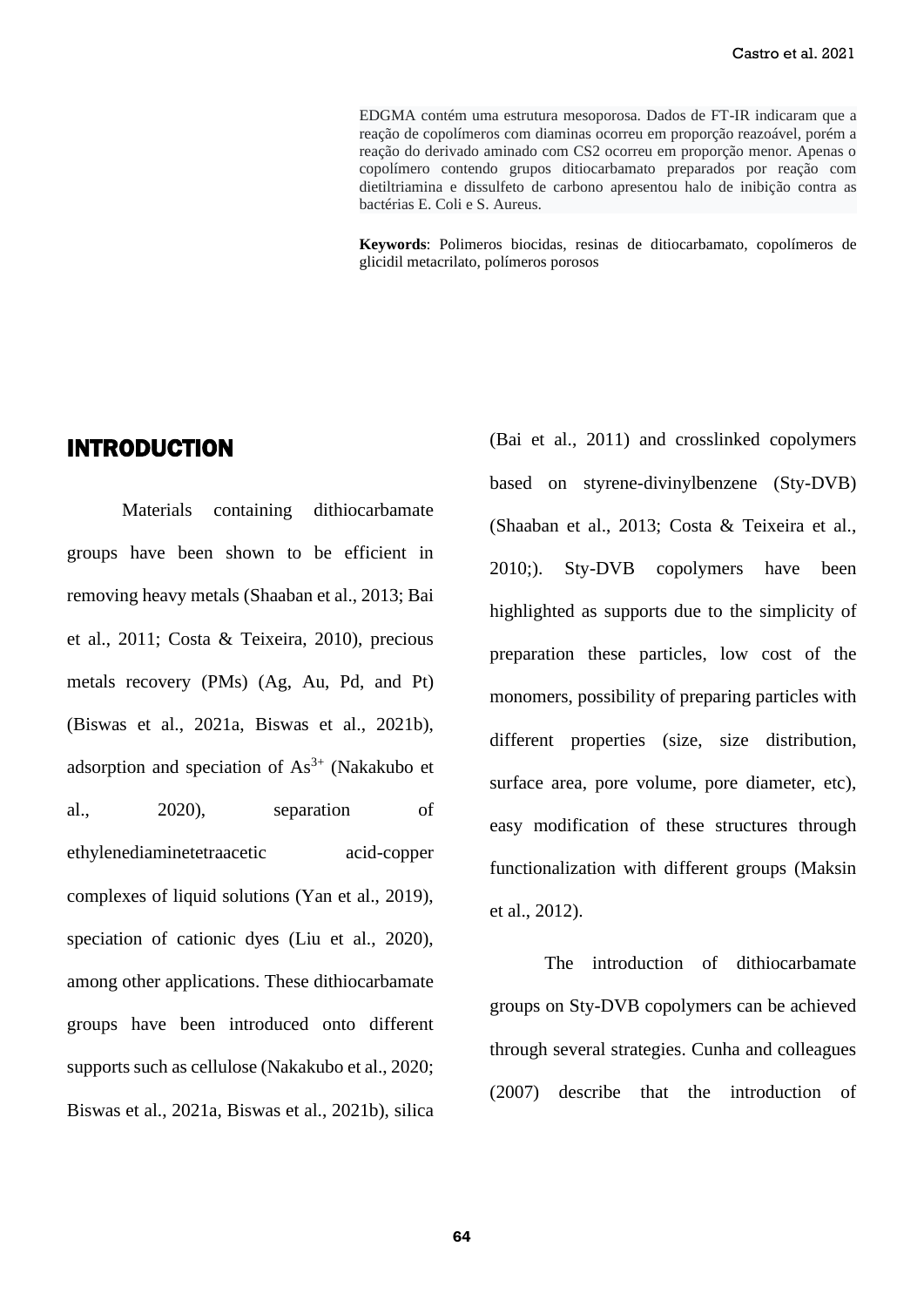#### Acta Scientiae et Technicae, Volume 9, Number 1, Jun/Jul 2021

dithiocarbamate groups on copolymers is commonly preceded by a step of activation of benzene rings through chloromethylation, chlorosulfonation or Friedel Crafts acylation followed by reaction with different amines and finally reaction with carbon disulfide  $(CS_2)$  in basic medium. Costa & Teixeira (2010), Costa and colleagues (2012) relate a pathway to preparation of dithiocarbamate resins based on nitration of supports, reduction of the nitro groups to amine groups and reaction of  $CS<sub>2</sub>$ .

Some works describes the preparation of copolymers based on glycidyl methacrylate (GMA) by aqueous suspension polymerization, functionalization of these copolymers with different diamines and evaluation of the final products as chelating to metal ions (Nastasovic et al., 2016; Sadeek et al., 2014, Maksin et al., 2012; Nastasovic et al., 2009). However, the preparation of dithiocarbamate resins from GMA copolymers containing diamines has not been explored in literature.

Antimicrobial polymers have several advantages over low molecular weight biocidal compounds, related to the greater stability of these materials. These polymers have potential applications for the inhibition of biofilm formation (Mandu et al., 2020). The antimicrobial capacity of dithiocarbamate resins was evaluated in a unique work previously published (Costa et al., 2012). The development of materials with antimicrobial capacity and ability to remove other contaminants (such as metals) is interesting from both economic and ecological points of view.

This work describes a new strategy for the preparation of dithiocarbamate resins based on synthesis of glycidyl methacrylate-ethylene glycol dimethacrylate (GMA-EDGMA) copolymers, reacting these copolymers with ethylenediamine, triethylenetetramine, tetraethylenepentamine and finally a reaction with carbon disulfide  $(CS_2)$ . The antimicrobial activity of these materials was previously evaluated employing inhibition halo tests against *Escherichia coli* (Gram-negative bacteria) and *Staphylococcus aureus* (Gram-positive bacteria).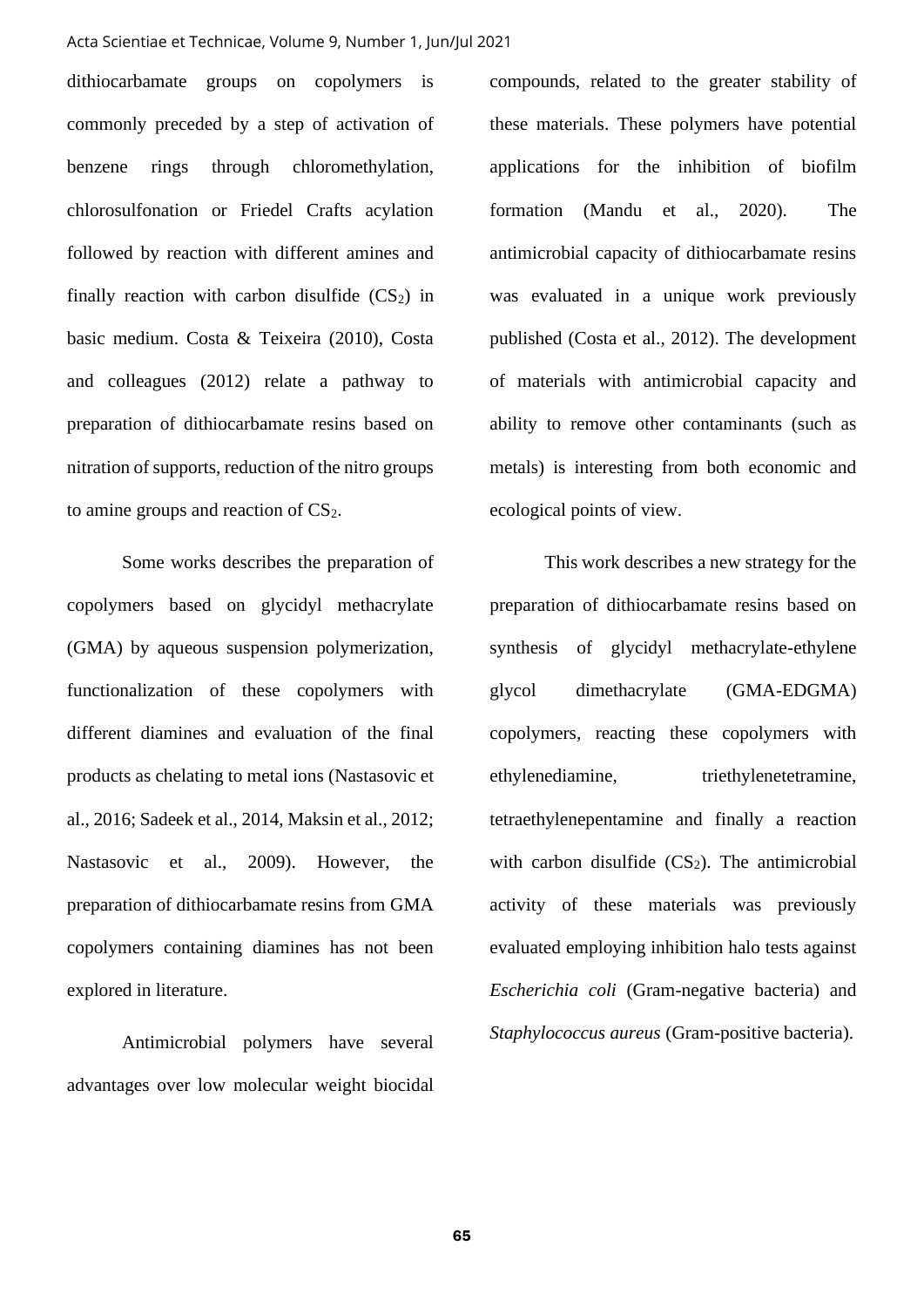## MATERIALS AND METHODS

The experimental part was divided into five steps: Preparation of GMA-EDGMA copolymers, reaction of the copolymers with different diamines, reaction of the copolymers with  $CS_2$  aiming to prepare dithiocarbamate resins, characterization of the copolymers before and after modifications reactions, preliminary evaluation of the antimicrobial activity these polymers.

#### **Chemicals**

Glycidyl methacrylate (GMA), ethylene glycol dimethacrylate (EGDMA), ethylenediamine, triethylenetetramine and tetraethylenepentamine were acquired by Sigma-Aldrich Brasil Ltda and used as received. 2,2-azobis-(isobutyronitrile) (AIBN) was purchased from Mig Química Ltda (São Paulo, Brazil) and used after recrystallization with methanol. The microorganisms used in this work were *Escherichia coli* (ATCC 11229), purchased from Newprov and *Staphylococcus aureus* (ATCC 25923), acquired from Kwik Stik. The culture media used were Nutrient Broth and Nutrient Agar (both acquired from Neogen), Tryptical broth and Tryptic Agar (CASO + Power Agar) (both acquired from Sigma-Aldrich). Other reagents and solvents were purchased from Isofar Indústria e Comércio de Produtos Químicos Ltda and used as received.

## **Synthesis of glycidyl methacrylate-ethylene glycol dimethacrylate (GMA-EDGMA) copolymers**

Preparation of GMA-EGDMA copolymers by aqueous suspension polymerization was previously published (Costa et al., 2020). These materials were synthesized in a 1 L three-necked round-bottom reactor flask equipped with a mechanical stirrer (IKA, model RW20 DS32), reflux condenser, oil bath, heating plate (IKA C-Mag H57 S32) and a thermostat (IKA, model ETS D5) (Figure 1). The aqueous phase (composed by 198 mL of water, PVA and NaCl (both at 1.0% w/v in relation to water content)) was prepared and transferred to the reactor. The organic phase constituted by GMA (0.24 mol), EDGMA (0.06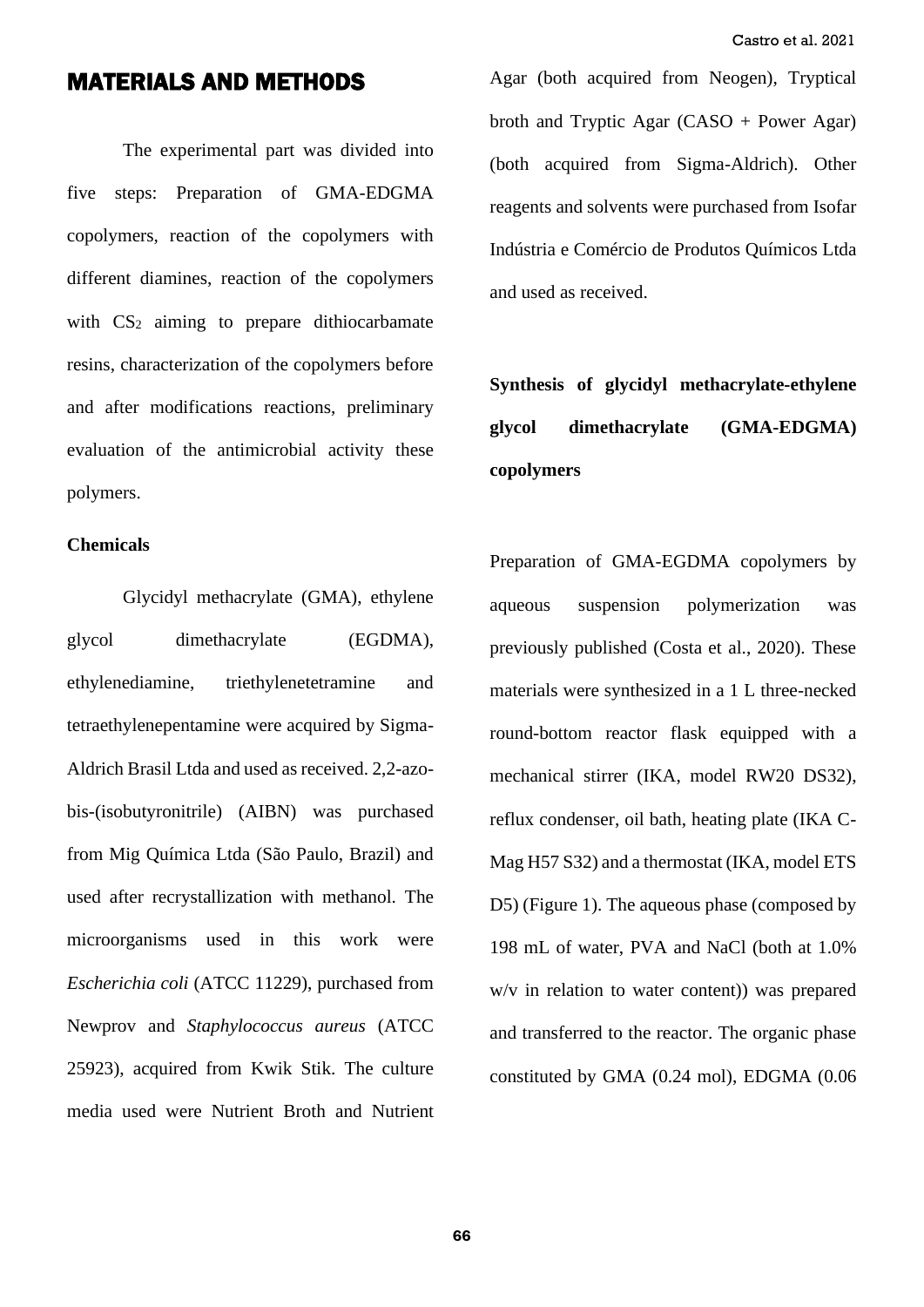#### Acta Scientiae et Technicae, Volume 9, Number 1, Jun/Jul 2021

mol), AIBN (0.003 mol), cyclohexane (22 mL) was prepared and transferred to the same reactor already containing an aqueous phase. The reactional mixture was stirred continuously at 350 rpm at 85 °C for 24 hours. The beads were washed several times with hot water, ethanol and methanol, and finally dried at atmospheric pressure for 48 h at 60 °C. The experimental part was divided into five steps: Preparation of GMA-EDGMA copolymers, reaction of the copolymers with different diamines, reaction of the copolymers with  $CS<sub>2</sub>$  aiming to prepare dithiocarbamate resins, characterization of the copolymers before and after modifications reactions, preliminary evaluation of the antimicrobial activity these polymers.



Figure 1: Apparatus used in the preparation of the copolymers

#### **Reaction of copolymers with diamines**

The reactions with diamines were conducted in the apparatus used on preparation of copolymers, however the 1 L three-necked roundbottom reactor was replaced by a 250 mL flask. All reactions were conducted at 80 ºC, for 24 h and by employing an agitation of 100 rpm. Reaction with ethylene diamine: In this reaction 11 g of GMA-EDGMA copolymer, 38.9 mL of ethylene diamine solubilized on 19.4 mL of dimethylformamide were employed (Nastasovics et al., 2009, Donia et al., 2006).

Reaction of triethylenetetramine: This reaction was conducted by employing 11 g of GMA-EDGMA copolymer, 63.8 mL of triethylenetetramine and 39.5 mL of toluene (Nastasovics et al., 2009).

After reaction with diamines the copolymers were reacted with carbon disulfide  $(CS_2)$ . A solution of NaOH in ethanol (100 mL, 1) mol/L) was prepared and transferred to the reactor containing the copolymer aiming to maintain the pH of the medium at around 10.0. Then 51,2 mL of CS2 were also transferred to the reactor. The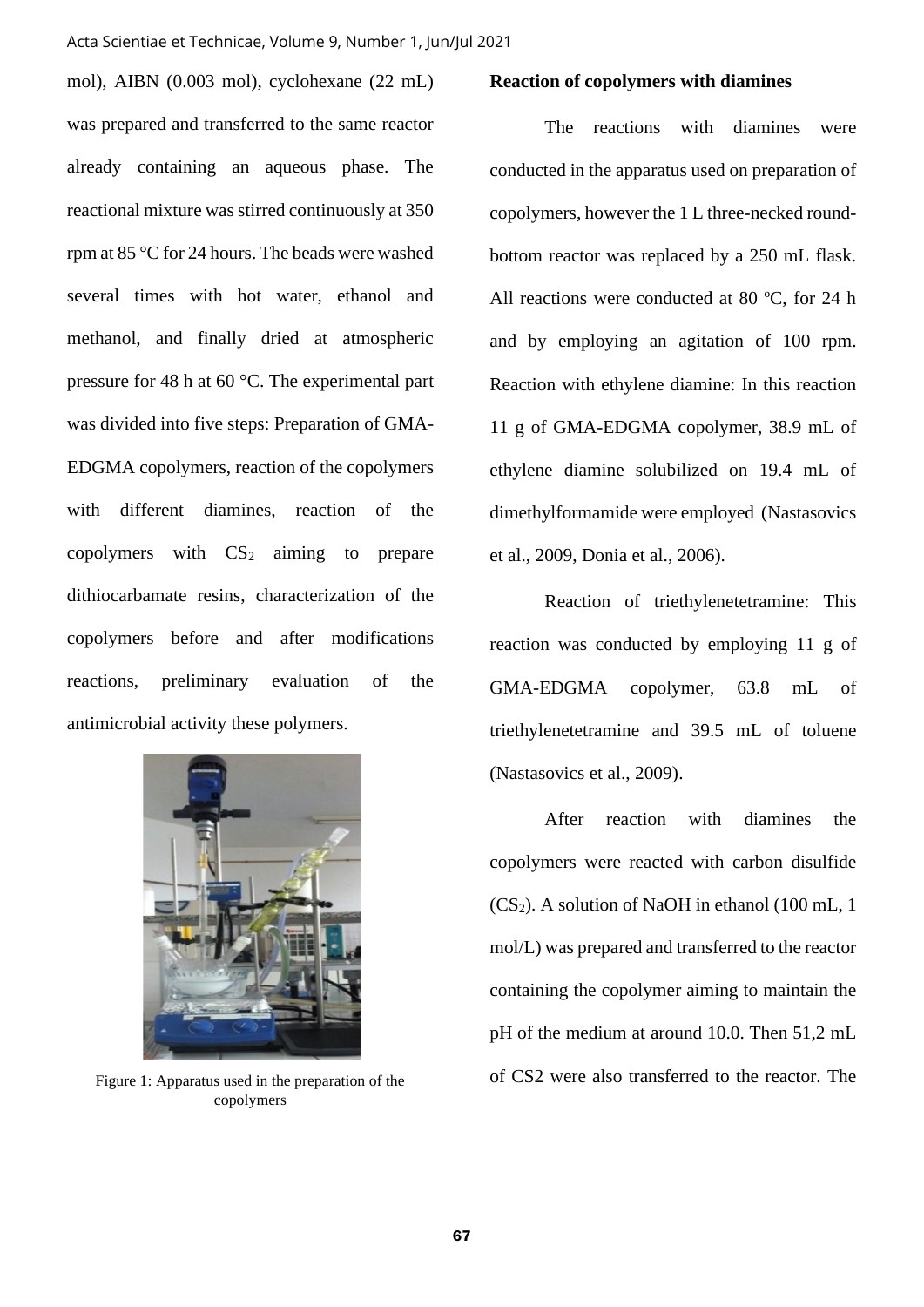reaction remained for 7 days with low stirring of the magnetic stirrer and without heating. At the end of this period, the copolymer was washed with distilled water, ethanol and acetone and dried in an oven at 60°C for 24 hours. (COSTA et al., 2012).

#### **Characterization of the copolymers**

The materials were characterized by determining:

- (i) apparent density by using the graduated cylinder technique, according to ASMT 19985;
- (ii) scanning electron microscopy (JEOL, Model JSM 6490 LV). Before analysis, the samples were covered with gold. Magnifications of 250x and 20000x were employed.
- (iii) surface area (BET equation), pore volume and pore diameter (BJH equation). These parameters were determined through construction of  $N_2$  adsorption isotherms by varying the relative pressure  $(P/P_0)$  (ASAP – Model ASAP 2020);
- (iv) FT-IR spectrometry performed on an Infrared Spectrometer with Fourier transform

(PERKIN ELMER, Model 1720X), in the frequency range of  $4000$  to  $400$  cm<sup>-1</sup> and after pasting of the samples with KBr;

- (v) titration of epoxide rings was realized after reaction of the GMA-EDGMA copolymer with tetramethylammonium chloride in presence of glacial acetic acid followed of titration with perchloric acid (0.1 N) acid in glacial acetic acid and acetic anhydride (in the presence of crystal violet indicator) (Costa et al., 2020; Jay, 1964).
	- (vi) Thermogravimetric analysis was conducted with a TA 050 instrument, by employing a temperature range of 50-650 ºC, heating rate of 20 °C/min under  $N_2$  atmosphere (flow rate of 60 mL/min).

#### **Evaluation of the antimicrobial activity**

Preliminary procedures: (ii) all glassware and plates were previously submitted to autoclave aiming to ensure the sterility of the medium, (ii) sterility of the culture medium was analyzed through incubation of 5% of the solutions at 37 ºC for 48 h, (iii) Saline solution 0.9 % m/v was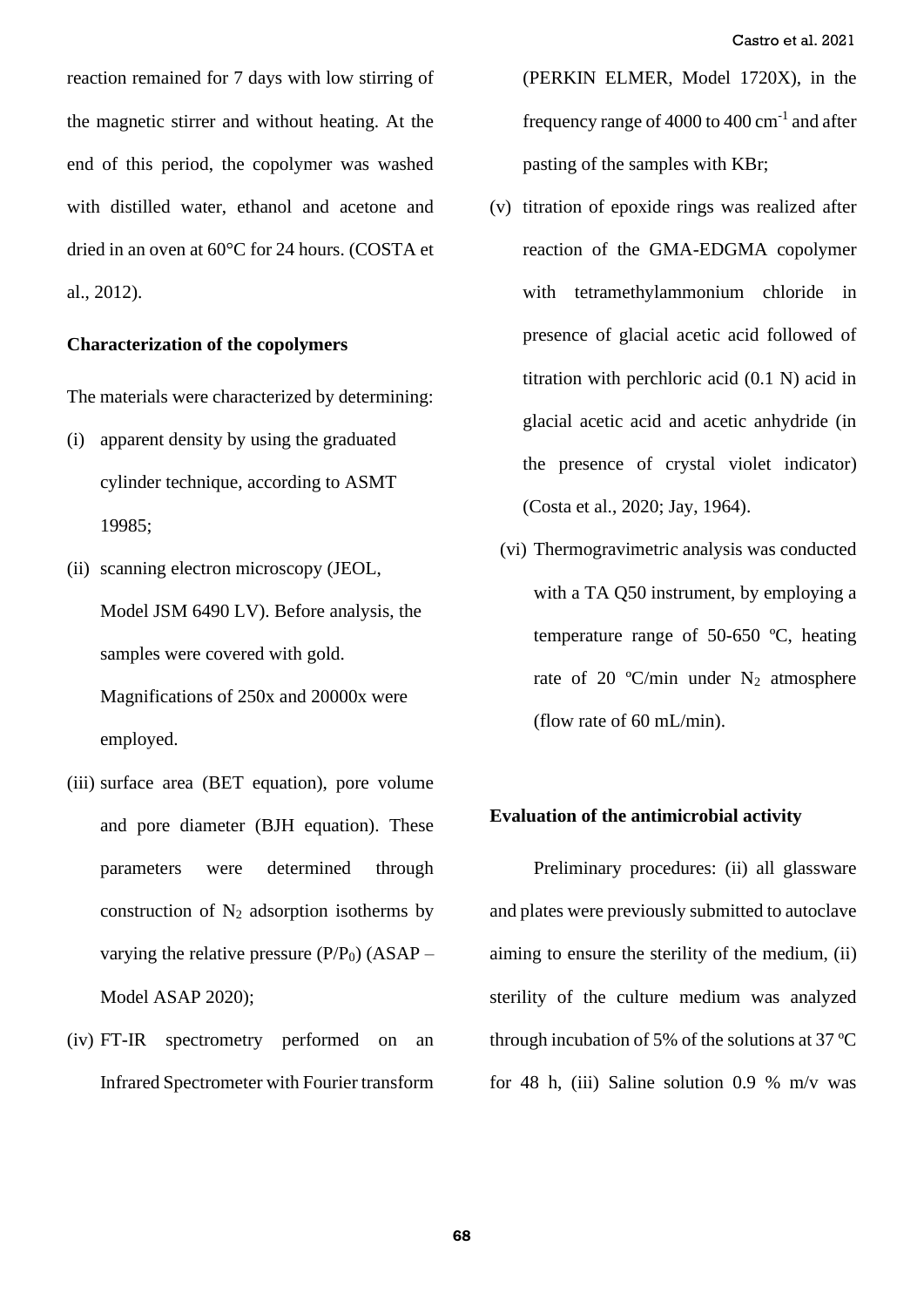prepared by employing Milli Q water, (iv) Tryptic Soy Broth (CASO), Nutrient Broth, Nutrient Agar and Tryptic Agar (CASO + Power Agar) were prepared in a 250 mL Erlenmeyer flasks, (v) Agar plates were prepared in a laminar flow hood previously sterilized. Each plate was prepared by using 20 mL of nutrient agar or tryptic agar.

Inoculation: On a laminar flow hood, three colonies were isolated (with the aid of a disposable loop) from plate containing *E-coli* colony, which had already been prepared a week before. These colonies were placed in an Erlenmeyer flask containing the nutrient broth. Three colonies of *S. aureus* were also isolated from plates previously prepared and placed in an Erlenmeyer flask containing the CASO broth. These Erlenmeyer flasks containing the bacteria in their respective broths were placed in the shake apparatus with stirring at 200 rpm at 37 °C for 24 hours.

Experiment: In the plates containing Nutrient Agar, four holes were made, these plates were divided into four quadrants. To these wells, 10µL of Agar were added. The process was repeated for another 5 plates. The cultures of *S.*  *aureus* and *E-coli* were previously diluted in saline solutions. Suspensions were adjusted to 3 x  $10^{8}$ cells/mL. These concentrations were determined by turbidimetry (spectrophotometer Hach DR 5000, 600 nm) by employing the McFarland standard (Mandu et al., 2020). For sowing, the cultures were transferred with Swab to previously prepared plates. Cultures of *E. coli* were transferred to plates containing nutrient agar and cultures of *S. aureus* were transferred to plates containing tryptic agar. On each well, 10µL of agar were added, two of these wells were filled with resin (21 mg). The plates were incubated at 37 ºC for 48 hours in an oven. At the end of the period, the formation or not of a halo around the wells containing the resins were evaluated. This experiment was conducted in triplicate.

## RESULTS AND DISCUSSION

 The new strategy to preparation of dithiocarbamate resins development in this work is based on modification of GMA-EDGMA copolymers through reaction with different amines and finally reaction with CS2. The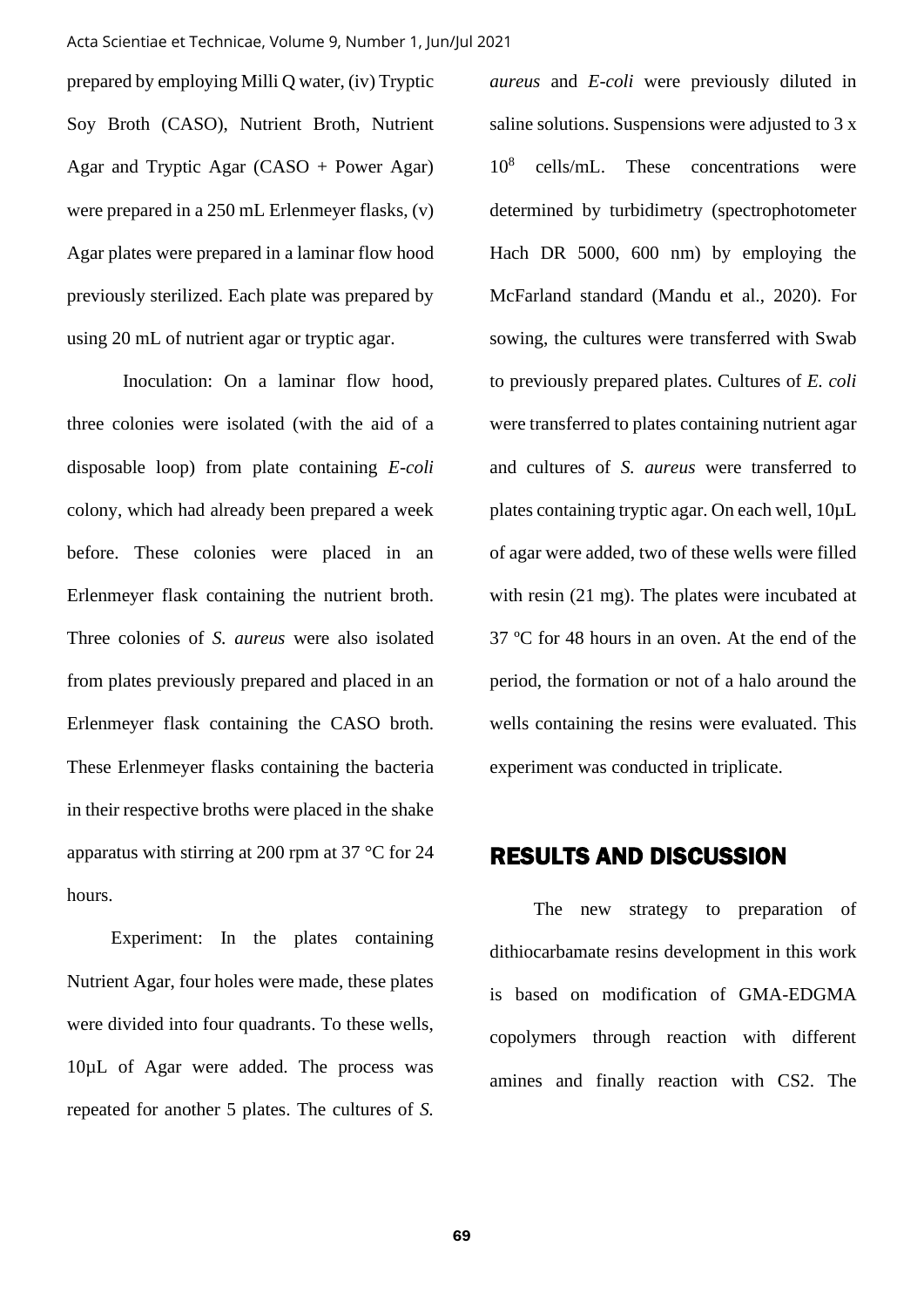products generated in each step are shown in Figure 2. When GMA-EDGMA is reacted with diamines the epoxide ring present on the GMA monomer undergoes an opening which results in an ester group containing a portion of amino alcohol. In basic medium the amino groups undergo deprotonation resulting in dithiocarbamate groups attached to the polymeric structure.



Figure 2: Functionalization of GMA-EDGMA copolymers with diamines and CS2 in order to prepare dithiocarbamate resins

#### **Preparation of GMA-EDGMA copolymer**

A study involving the better conditions for the synthesis of GMA-EDGMA copolymers was previously published (Costa et al., 2020). This copolymer was prepared by using 80% of GMA, cyclohexane as diluent, 50 % of dilution degree. Figure 3 shows Scanning Electron micrographs obtained after coating the samples with gold. Textural properties of these materials were summarized in Table 1. Figure 4 shows N2 adsorption-desorption isotherms for this material.



Figure 3: Scanning Electron micrographies (SEM) of the GMA-EDGMA copolymer, (a) magnification of 250x, (b) magnification of 20.000 x

#### Table 1: Morphological properties of the GMA-EDGMA copolymer (Costa et al., 2020)

| $S(m^2g^1)$ | Vp <sup>1</sup>             | D     | Epoxide content | <b>Decomposition profile</b><br>(determined by thermogravimetry) |             |           |         |
|-------------|-----------------------------|-------|-----------------|------------------------------------------------------------------|-------------|-----------|---------|
|             | $\rm [cm^3\,g^{\text{-}1}]$ | (Å)   | $(mmolg-1)$     |                                                                  |             |           |         |
|             |                             |       |                 | 1st stage                                                        |             | 2nd stage |         |
|             |                             |       |                 | lonset                                                           | Residue (%) | orset     | Residue |
|             |                             |       |                 | 0C                                                               |             | (o C)     | (%)     |
| 6.5         | 0.06                        | 328.3 | 2.47            | 225.4                                                            | 8.5         | 287.9     | 85.4    |

S: specific surface area (determined by N2 adsorption employing BET equation), Vp: pore volume (determined by N2 adsorption by employing BJH equation), D: pore diameter (determined by N2 adsorption by employing BJH equation), epoxide ring content: determined by titration according to methodology previously published (Costa et al., 2020), Tonset: initial temperature of degradation determined by thermogravimetry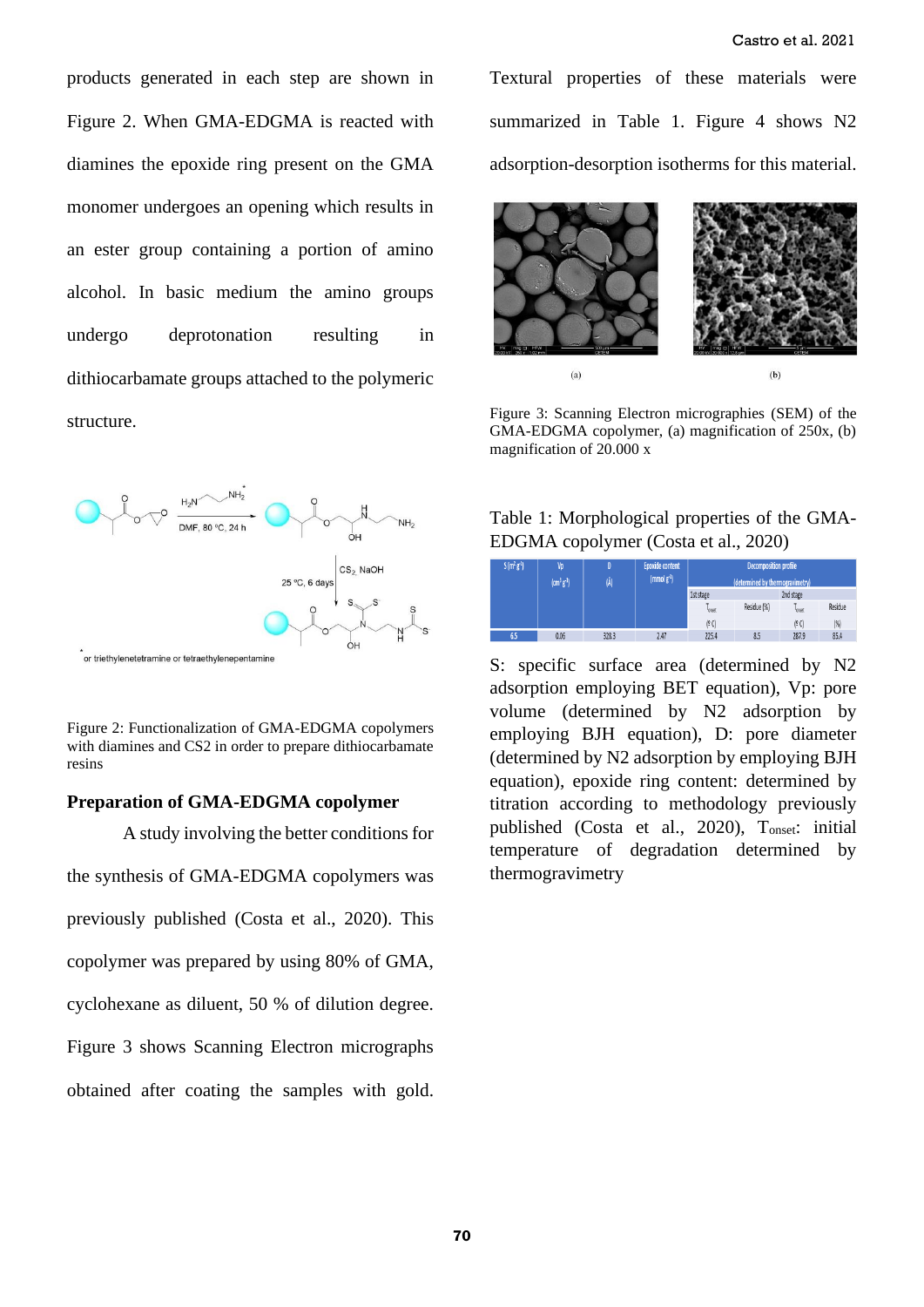#### Acta Scientiae et Technicae, Volume 9, Number 1, Jun/Jul 2021



Figure 4: N2 adsorption-desorption isotherms of GMA-EDGMA copolymer

SEM micrographs (Figure 3-a) reveal that this material contains a spherical morphology. It is possible to observe the presence of smaller and larger particles in the analyzed sample indicating a wide particle size distribution. The magnification of 20000x of the external surface of the beads (Figure 3-b) showed the presence of larger pores on polymeric structure. However, data obtained from  $N_2$  adsorption shows that this copolymer containing low specific surface and pore volume (Table 1). Data of pore diameter (Table 1) and analysis of the N2 adsorption/desorption isotherm (Figure 4) indicate that this material contains a mesoporous structure. It is possible to observe a hysteresis

between adsorption and desorption processes and the profile of this isotherm is similar to type IV (characteristic of mesoporous materials). Considering that the specific area is directly proportional to the pore volume and inversely proportional to diameters of these pores its value will depend on the compromise between these two variables (Cunha et al., 2004). The data of surface area and pore diameters obtained for this copolymer can also be explained considering that the polymerization reaction was conducted in the presence of cyclohexane, a diluent that shows a value of Hildebrand solubility parameter quite different from GMA monomers. Probably the phase separation process occurred before gel point via χ-induced syneresis contributing to formation of lower surface area and larger pore volume (Gokmen & Du Prez).

Content of GMA introduced on copolymer (theorical value) was 5.21 mmol/g. Thus, the content of epoxide ring is also 5.21 mmol/g of copolymer. Content of epoxide determined by titration was 2.47 mmol/g. This difference between content of epoxide, ring theorical and experimental, can be related to two

71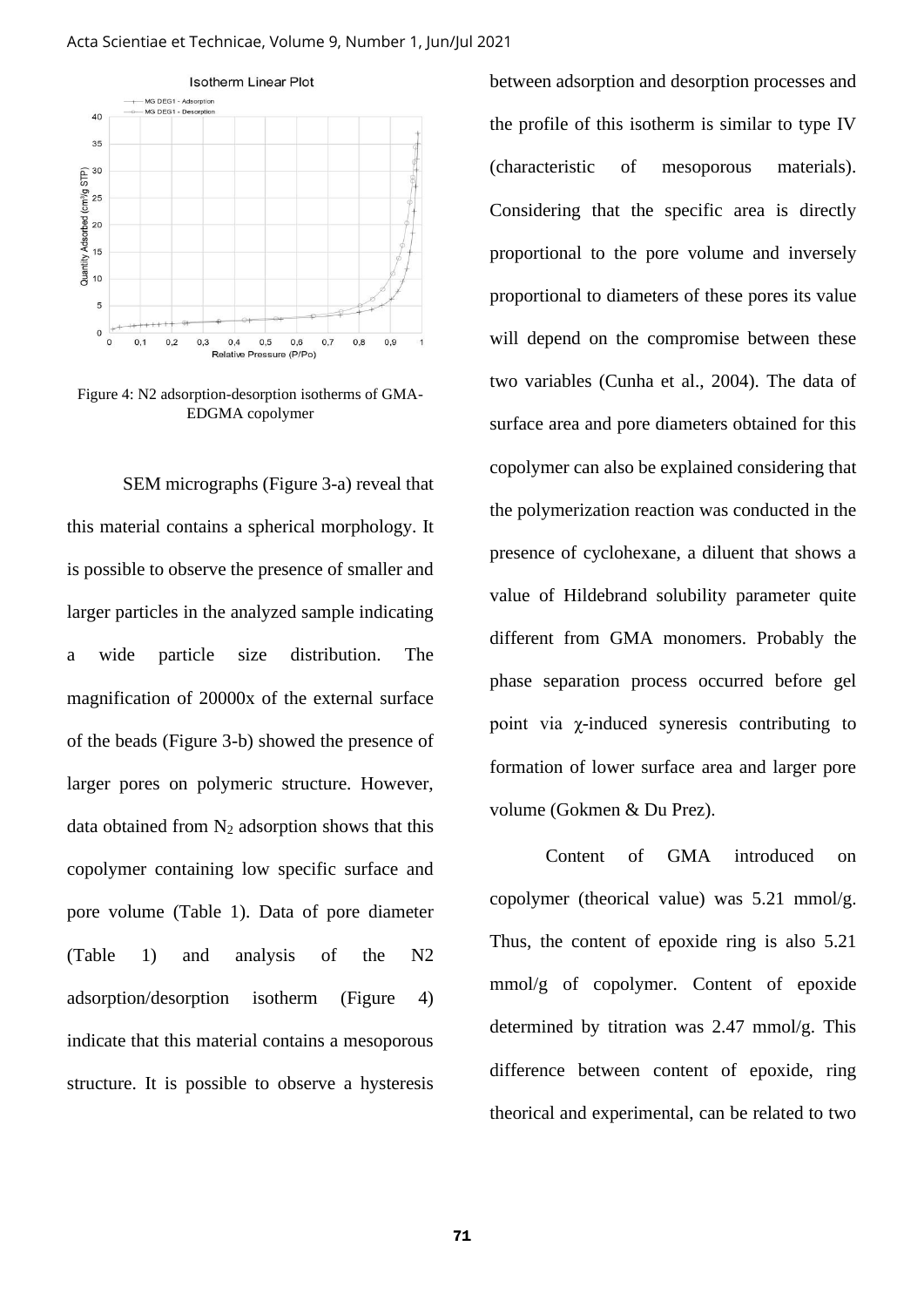factors: (1) loss of monomer during polymerization reaction, GMA is a polar monomer. NACl was employed on aqueous phase, aiming to reduce the solubility of the mononomers in water (salting-out effect), however it is possible to suppose that part of this monomer was solubilized in water during the reaction and was not introduced into polymeric matrix. (2) During titration only accessible epoxide rings were determined. Thus, it is possible that epoxide rings present in the internal structure of the polymeric matrix were not accessible to reactant tetramethylammonium bromide and have not been determined by titration.

GMA-EDGMA copolymer presented two stages of degradation. The first stage of decomposition (Tonset 225.4 ºC) can be attributed to degradation of the epoxide ring. Residue content obtained after this first degradation can be related with content of these rings (more reacted groups present on this copolymer). The second stage of decomposition (Tonset 287.9 ºC) can be related with degradation of all polymeric matrix (Costa et al., 2020).

## **Reaction with GMA-EDGMA with different diamines**

GMA-EDGMA copolymer was reacted with diamines of different chain lengths: ethylenediamine, triethylenetetramine, tetraethylenepentamine (Figure 2). These reactions were conducted aiming to observe how the chain length of these diamines influences on antimicrobial activity of the dithiocarbamate resins. As commented before, biocidal polymers can be insoluble polymeric contact disinfectants or demand-release disinfectants (Valle et al., 2013). It is possible to suppose that the increase in content of antimicrobial groups and alterations in chain length of these groups cause alterations in the action mechanism of these two types of disinfectants. The increase in content and chain length of the antimicrobial groups can favor the contact between the bacteria and the antimicrobial group or contribute to release of the active compound in the medium, increasing the biocidal activity these groups. Reaction between GMA-EDGMA copolymer and diamines were accompanied by FT-IR spectrometry (Figure 5).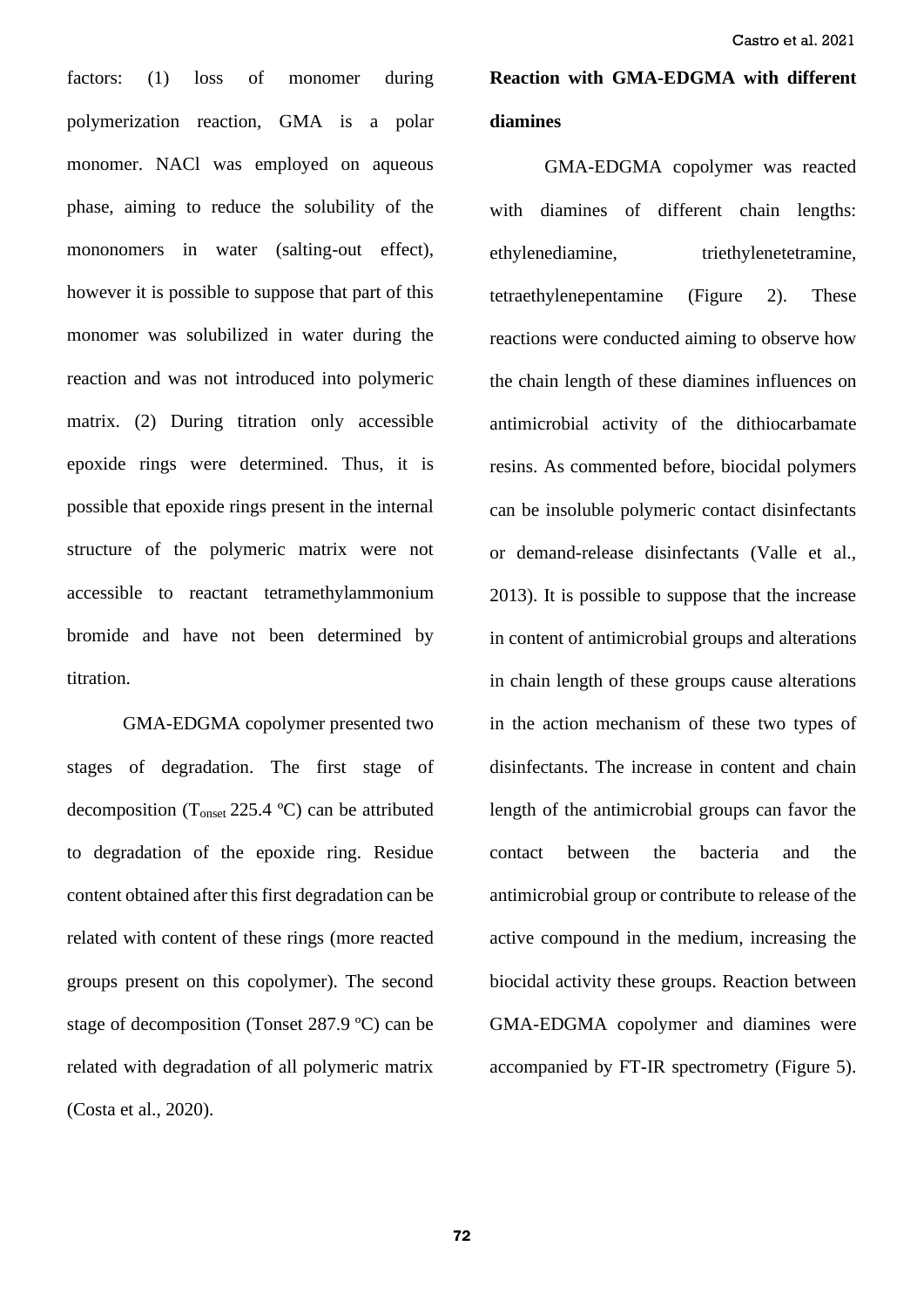Chemical structure of the GMA-EDGMA copolymer is presented on Figure 2.



Figure 5: FT-IR spectra of the: (a) unmodified GMA-EDGMA copolymer, (b) GMA-EDGMA copolymer after reaction with ethylenediamine, (c) GMA-EDGMA copolymer after reaction with triethylenetetramine, (d) GMA-EDGMA copolymer after reaction with tetraethylenepentamine.

The spectrum of the GMA-EDGMA copolymer (Figure 5-a) shows a band at 3510 cm-1 attributed to hydrogen bonds between carbonyl or epoxide groups (polar) and water and expressive band at 1732 cm-1 related with C=O stretching (due ester groups on monomers structures), bands at 1261 cm-1 and 993 cm-1 due to symmetrical and asymmetrical stretching of epoxide rings (present on GMA monomer) (Costa et al., 2020; Silvertein et al. 2005). The FT-IR spectra of the products after reaction with diamines (Figure 4-b, 4-c, 4-d) shows an increase in intensity of the band at 3460 cm-1 attributed to symmetrical and asymmetrical stretching of N-H bond, new bands at 1172 cm-1 and 1168 cm-1 due C-N stretching and a significative reduction of the bands at 1261 and 993 cm-1 (attributed to epoxide ring). These results indicate that during reaction the epoxide ring was opened and amine groups were successfully introduced onto the polymeric structure. A variation in intensity of these bands related with N-H and C-N groups was expected, due to reactions with diamines containing more groups C-N (triethylenetetramine and tetraethylenepentamine), however these variations were not observed on these spectra.

**Preparation of dithiocarbamate resins**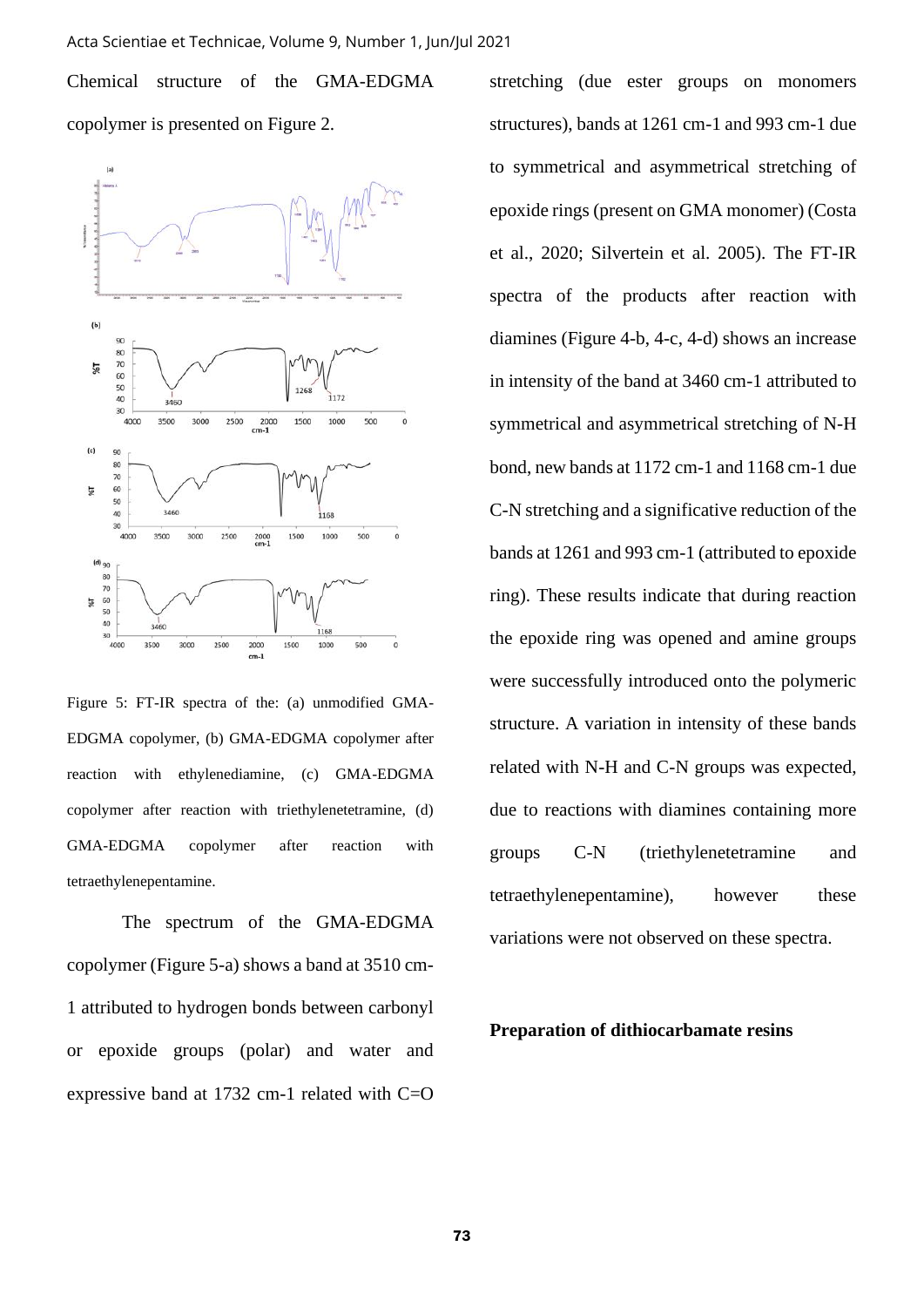Products generated after reaction of GMA-EDGMA copolymer with different amines were reacted with carbon dissulfide on basic medium in order to introduce dithiocarbamate groups on the polymeric structure (Figure 2). These reactions also were accompanied by FT-IR spectroscopy (Figure 6). The presence of bands attributed to  $C=S$  bond at 2100  $cm^{-1}$  were not observed on these spectra, indicating a lower degree of conversion of amine groups to dithiocarbamate groups. Bands at  $1131 \text{ cm}^{-1}$  are absent, probably covered up by band due C-N stretching. However, the presence of the small band at  $672 \text{ cm}^{-1}$  attributed to C-S stretching indicates the occurrence of reaction between amine groups and  $CS<sub>2</sub>$  in basic medium (that generated dithiocarbamate groups on copolymer matrix) (Costa & Teixeira, 2010).

Tetraethylenepentamine contain more amino groups than triethylenetetramine and ethylenediamine. Thus, it was expected that the dithiocarbamate resin derived from aminated resin containing tetraethylenepentamine had a higher content of dithiocarbamate groups than the resin derived from aminated resins containing triethylenetetramine and ethylenediamine groups. Variations in band intensity related to dithiocarbamate groups were expected, due to variations in the chain lengths of the diamines. However, analyzing these spectra, it was possible to observe that no significative alterations of intensity of these bands were observed. This could have happened for two reasons: (i) low conversion rate of amino groups to dithiocarbamate groups; (ii) difficulty in observing these bands in the spectra of crosslinked polymers. These spectra were obtained after pasting of the samples with KBr. This process can be more difficult depending on the sample composition.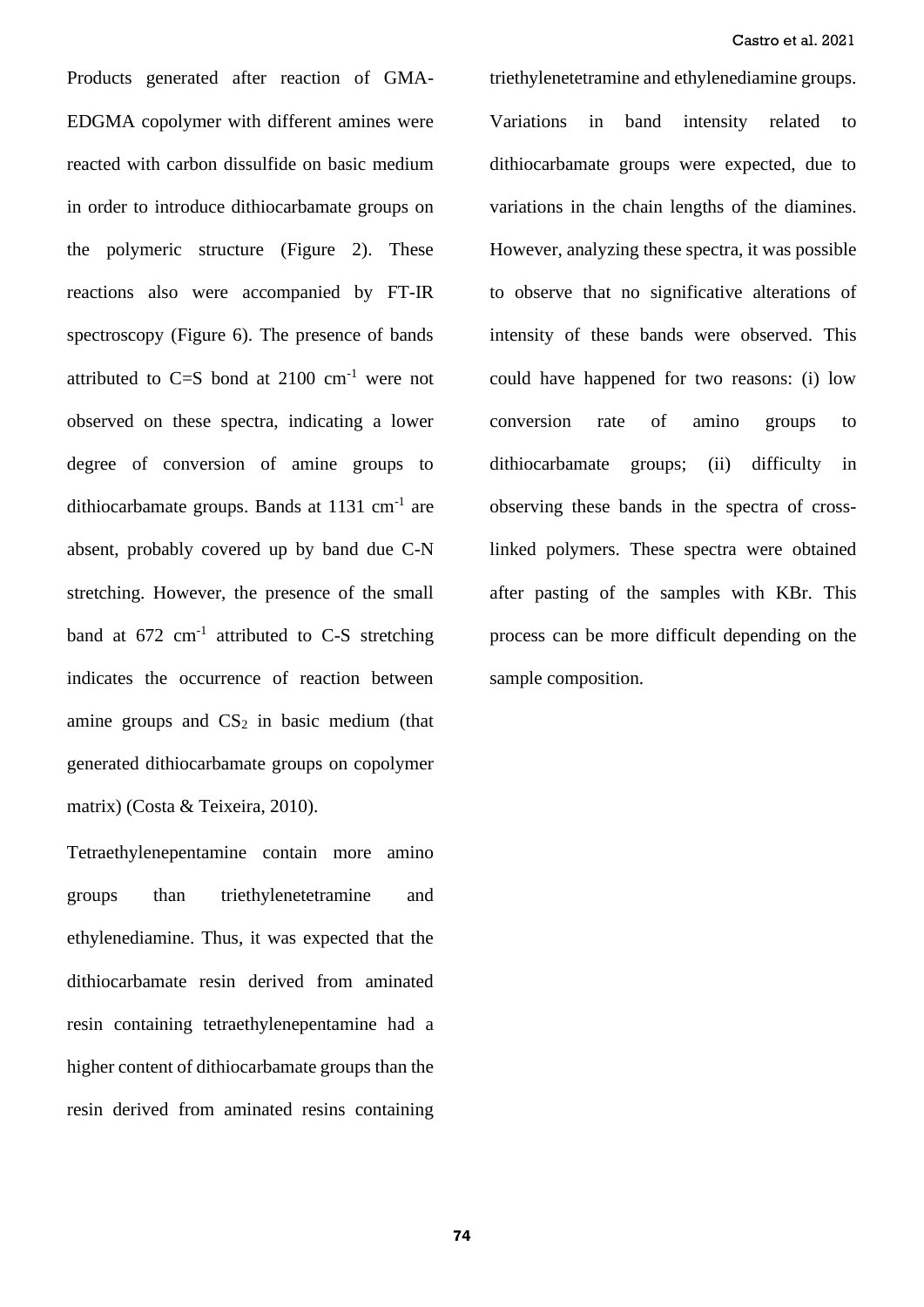

Figure 6: FT-IR spectra of the: (a) GMA-EDGMA copolymer reacted with ethylenediamine and  $CS<sub>2</sub>$ , (b) GMA-EDGMA copolymer reacted with triethylenetetramine and  $CS_2$ , (c) GMA-EDGMA copolymer reacted with tetraethylenepentamine and  $CS_2$ 

#### **Preliminary evaluation of antimicrobial activity of the materials**

Preliminary evaluation of the antimicrobial activity for all materials was evaluated through measurements of the halo of inhibition against two bacterial cultures: *E. coli* (Gram-negative bacteria) and *S. aureus* (Grampositive bacteria) (Table 2).

Only dithiocarbamate resin prepared from copolymer modified with diethylenetriamine and

Table 2: Data of inhibition halo for different materials against *E. coli* and *S. aureus*

| <b>Materials</b>                         | E. coli | S. aureus         |
|------------------------------------------|---------|-------------------|
| <b>GMA-EDGMA copolymer</b>               | Absent  | Absent            |
| <b>GMA-EDGMA copolymer</b>               | Absent  | Absent            |
| reacted with ethylenediamine             |         |                   |
| <b>GMA-EDGMA copolymer</b>               | Absent  | Absent            |
| reacted with                             |         |                   |
| triethylenetetramine                     |         |                   |
| <b>GMA-EDGMA copolymer</b>               | Absent  | Absent            |
| reacted with                             |         |                   |
| tetraethylenepentamine                   |         |                   |
| <b>GMA-EDGMA copolymer</b>               | Absent  | Absent            |
| reacted with ethylenediamine             |         |                   |
| and CS <sub>2</sub>                      |         |                   |
| <b>GMA-EDGMA</b> copolymer               | 1.5 cm  | 1.5 <sub>cm</sub> |
| reacted with                             |         |                   |
| triethylenetetramine and CS <sub>2</sub> |         |                   |
| <b>GMA-EDGMA copolymer</b>               | Absent  | Absent            |
| reacted with                             |         |                   |
| tetraethylenepentamine and               |         |                   |
| CS <sub>2</sub>                          |         |                   |

reacted with  $CS_2$  showed a halo of inhibition against two bacteria. It is possible to suppose that polymers with epoxide groups and amino groups did not show antimicrobial activity. As commented before, preparation of aminated copolymers was realized by employing diamines with different chain lengths (ethylenediamine, triethylenetetramine, tetraethylenepentamine). This was done aiming to prepare dithiocarbamate resins with varied structures, containing more content of these groups and more distant groups of the polymeric matrix. It was expected that the increasing in content of antimicrobial groups and the increasing in chain length of these groups would favor the contact between the bacteria and the antimicrobial group or contribute to release of the active compound in the medium, increasing the biocidal activity these groups.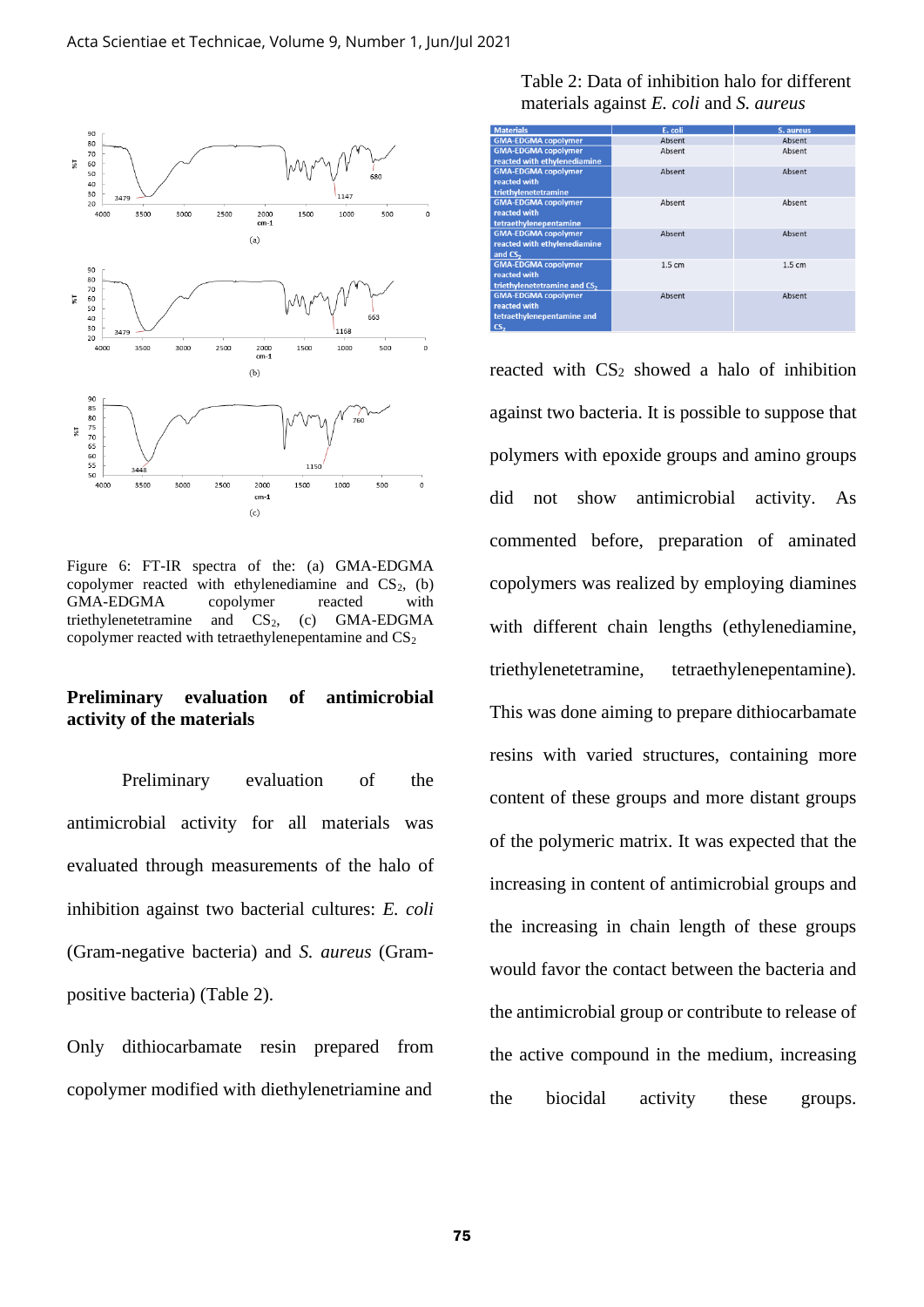Dithiocarbamate resin derived from aminated resin containing tetraethylenepentamine did not show an inhibition halo against *E. coli* and *S. aureus*. It is possible to suppose that: (i) the reaction of the aminated resin containing triethylenetetramine with CS2 was more efficient, resulting in a higher content of dithiocarbamate groups that were released in the medium generating the inhibition halo observed (Figure 7); (ii) it is possible to assume that there must be a "limit", that is, neither a very small or a very large molecule could present the ideal interaction with the bacteria, dithiocarbamate resin prepared from aminated resin containing diethylenetriamine (intermediate size amine) showed a more favorable interaction with bacteria resulting in damage to the cell wall or changing the metabolism of these bacteria leading to its death or stopping its reproduction.

Gram-positive bacteria are different from Gram-negative bacteria. Gram-positive bacteria have a larger cell wall, as they have several layers of peptidoglycans, there is the presence of teichoic and lipoteichoic acids, but they do not have an outer membrane or lipopolysaccharides

(LPS). The Gram-negative bacteria, on the other hand, have an outer membrane and LPS, but few peptidoglycan layers. As the inhibition halo was similar for the two types of bacteria it is possible to suppose that the action mechanism of the dithiocarbamate resin was also similar for these two bacteria. This data indicates that these dithiocarbamate groups were released into the medium resulting in the inhibition halos observed.



Figure 7: (a) inhibition halo against *S. aureus* (b) inhibition halo against *E. coli*

### **CONCLUSIONS**

Data of SEM and N<sup>2</sup> isotherms revealed that GMA-EDGMA copolymer contained a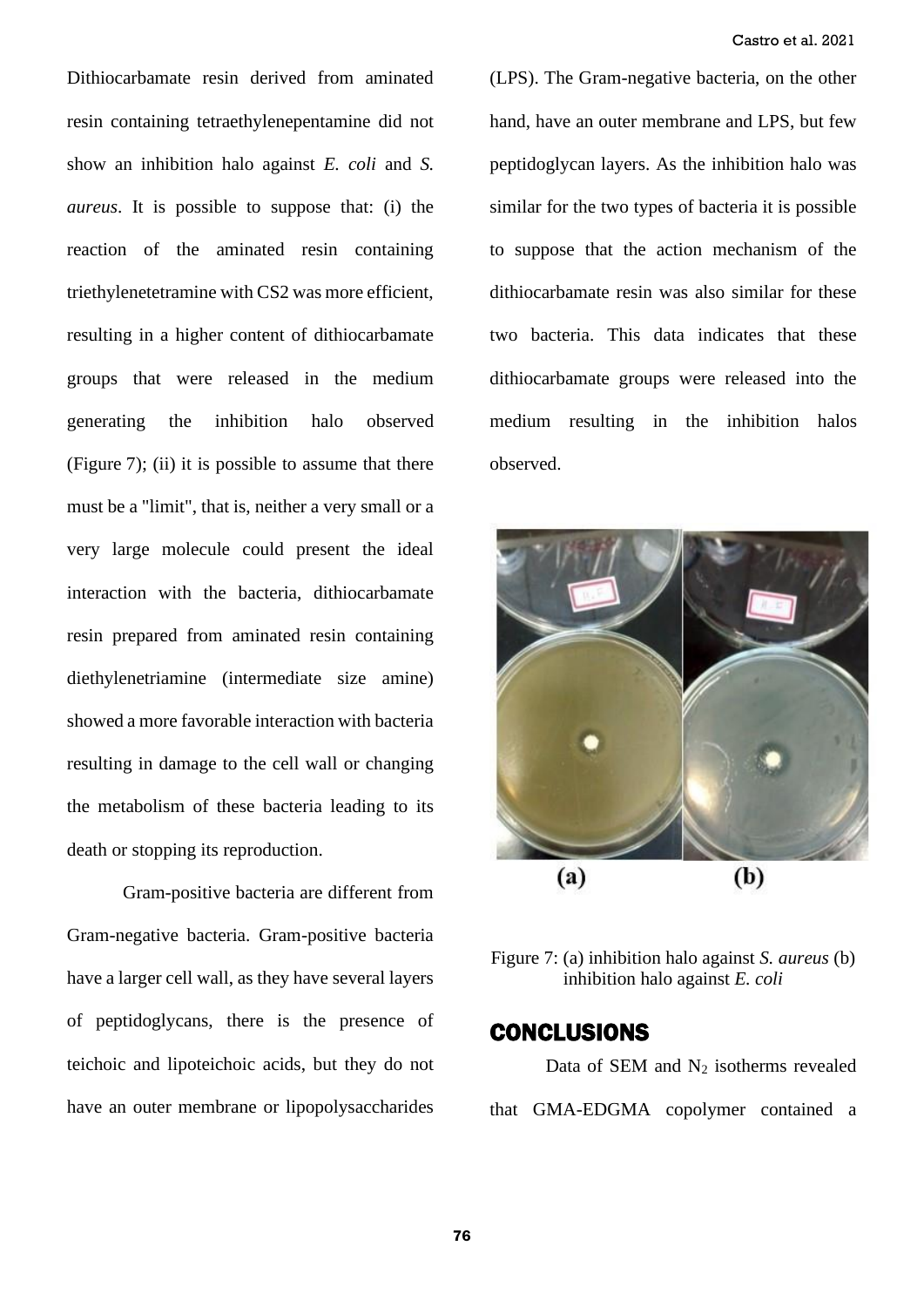mesoporous structure. This material shows surface area of 6.5 m2/g and pore diameters of 328 Å. Content of epoxide ring determined by titration was 2.47 mmol/g indicating loss of GMA monomer during polymerization, and also indicating that not all epoxide groups were accessible to reactant tetramethylammonium bromide and have not been determined by titration. This copolymer showed two decomposition stages related to the degradation of ring epoxide and degradation of the polymeric matrix. Reaction of GMA-EDGMA copolymers with different diamines was confirmed by FT-IR. It was possible to observe new bands attributed to presence of N-H and C-N on polymeric matrix, besides a significative reduction of the bands attributed to epoxide rings. However, no notable variations in intensity of these bands due to reaction of the copolymer with the different diamines were observed. Significant variations in the FT-IR spectra after reaction of the aminated resins with CS<sup>2</sup> to produce dithiocarbamate resins were not observed, indicating that this reaction probably occurred with lower conversion degree. Only dithiocarbamate resin prepared from

copolymer modified with diethylenetriamine and reacted with  $CS_2$  showed a halo of inhibition against *S. aureus* and *E. coli*. It was possible to suppose that the reaction of the aminated resin containing triethylenetetramine with  $CS<sub>2</sub>$  was more efficient. Probably this resin contained a higher content of dithiocarbamate groups in this polymeric matrix, that were released in the medium resulting in the halo of inhibition observed.

## ACKNOWLEDGMENTS

This study was financed in part by Fundação Carlos Chagas Filho de Amparo à Pesquisa do Estado do Rio de Janeiro (FAPERJ). We also express our thanks to Mirian A. Oliveira for assistance with figure 3.

### REFERENCES

BAI L, HU H, FU W, WAN J, CHENG X, ZHUGE L, XIONG L AND CHEN Q. 2011. Synthesis of a novel silica-supported dithiocarbamate adsorbent and its properties for the removal of heavy metal ions. J Hazard Mater 195: 261-275. Doi: 10.1016/j.jhazmat.2011.08.038.

BISWAS FB et al. 2021a. Comparative evaluation of dithiocarbamate-modified cellulose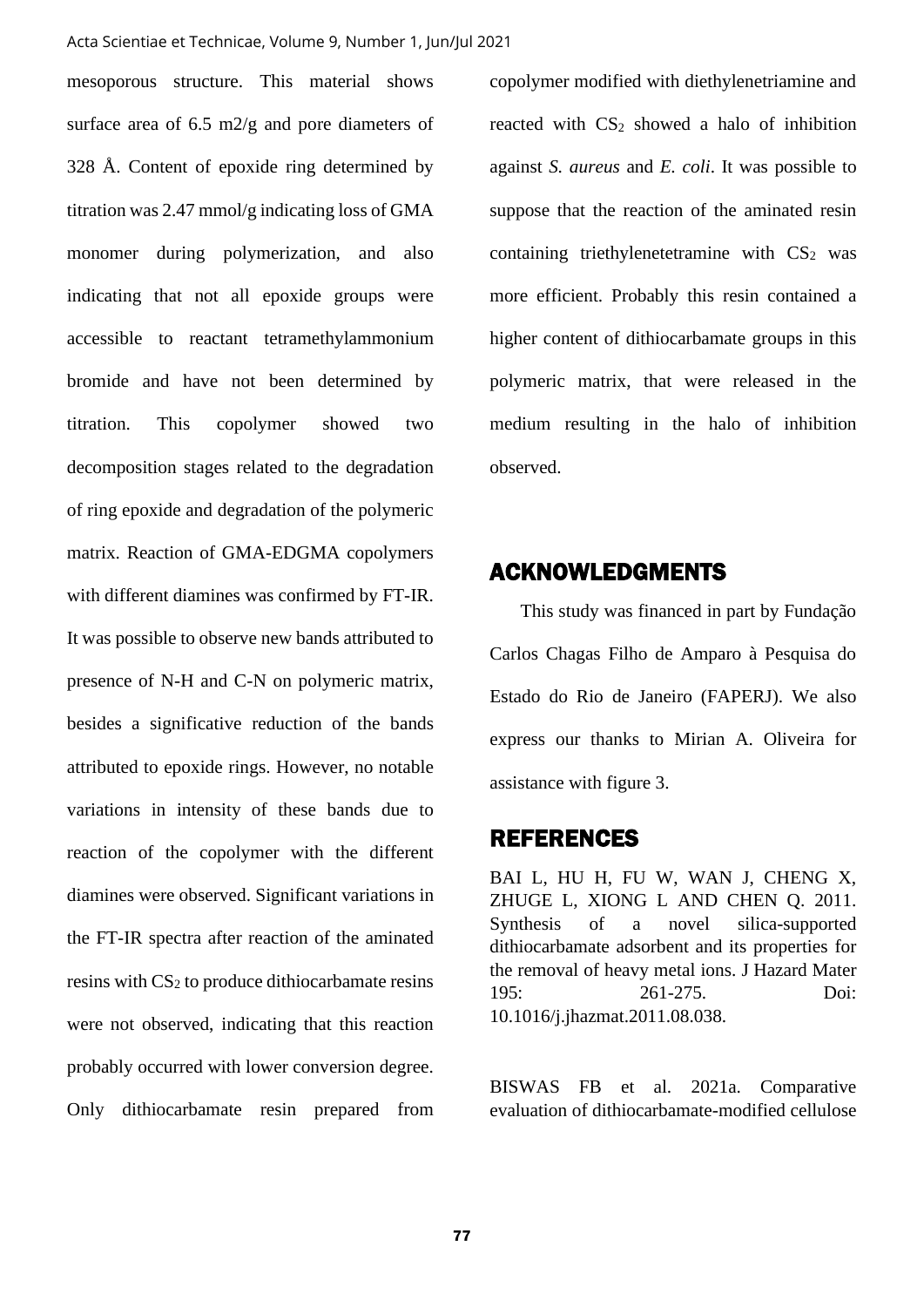and commercial resins for recovery of precious metals from aqueous matrices. 2021a. J Hazard Mater, 126308, in press, doi: 10.1016/j.jhazmat.2021.126308.

BISWAS FB et al. 2021b. Selective recovery of silver and palladium from acidic waste solutions using dithiocarbamate-functionalized cellulose. Chem Eng Sci, 407: 127225. Doi: 10.1016/j.cej.2020.127225.

COSTA LC, MONTEIRO RC, CASTRO HMA, RIBEIRO TS, OLIVEIRA MA, TORQUATO ECC, ARCANJO ME, MARQUES MRC. 2020. Glycidyl Methacrylate-ethylene Glycol Dimethacrylate Copolymers with Varied Pore Structures Prepared with Different Reaction Parameters. Mater Res, 23(3): e20190550. Doi: 10.1590/1980-5373-MR-2019-0550.

COSTA LC, MARQUES MRC, TIOSSO RB, CANTARIM JP, MERÇON F. 2012. Evaluation of the Biocidal Capacity of Hypercrosslinked Resins Containing Dithiocarbamate Groups. Macrom Symp, 319(1): 121-128. Doi: 10.1002/masy.201100175.

COSTA PA, TEIXEIRA VG. 2010. Influence of the Matrix Porosity on the Synthesis and Adsorption Behavior of Dithiocarbamate Styrenic Resins Toward Zinc(II) and Cadmium(II) Ions. J Appl Polym Sci, 116: 3070– 3078. Doi: 10.1002/app.31799.

COUTINHO FMB, CUNHA L, GOMES AS. 2004. Suportes Poliméricos para Catalisadores Sulfônicos: Síntese e Caracterização. Polímeros, 14: 31-37. Doi: 10.1590/S0104- 14282004000100011.

CUNHA L, GOMES AS, COUTINHO FMB, TEIXEIRA VG. 2007. Principais Rotas de Síntese de Resinas Complexantes de Mercúrio. Polímeros, 17 (2): 145-157. Doi: 10.1590/S0104- 14282007000200014.

DONIA AM, ATIA, AA; EL-BORAEY, H; MABROUK, DH. 2006. Uptake studies of copper (II) on glycidyl methacrylate chelating resin containing Fe2O3 particles. Sep Purif Technol, 49 (1): 64-70. Doi: 10.1016/j.seppur.2005.08.008.

ELWAKEEL KZ. 2009. Removal of As (V) from aqueous solution using glycidyl methacrylate resin immobilized with Cu (II) tetraethylenepentamine complex. Water Supply, 9 (2): 181–190. Doi.org/10.2166/ws.2009.227.

ELWAKEEL KZ, REKABY M. 2011. Efficient removal of Reactive Black 5 from aqueous media using glycidyl methacrylate resin modified with tetraethelenepentamine. J Hazard Mater, 188 (1), 10-18. Doi.org/10.1016/j.jhazmat.2011.01.003.

GOKMEN MT, DU PREZ FP. 2012. Porous polymer particles. A comprehensive guide to synthesis, characterization, functionalization and applications. Prog Polym Sci 37: 365– 405. Doi: 10.1016/j.progpolymsci.2011.07.006.

JAY RR. 1964. Direct Titration of Epoxy Compounds and Aziridines. Anal Chem, 36: 667- 8. Doi: 10.1021/ac60209a037.

LIU Y, ZHAO Y, CHENG W, ZHANG T. 2020. Targeted reclaiming cationic dyes from dyeing wastewater with a dithiocarbamatefunctionalized material through selective